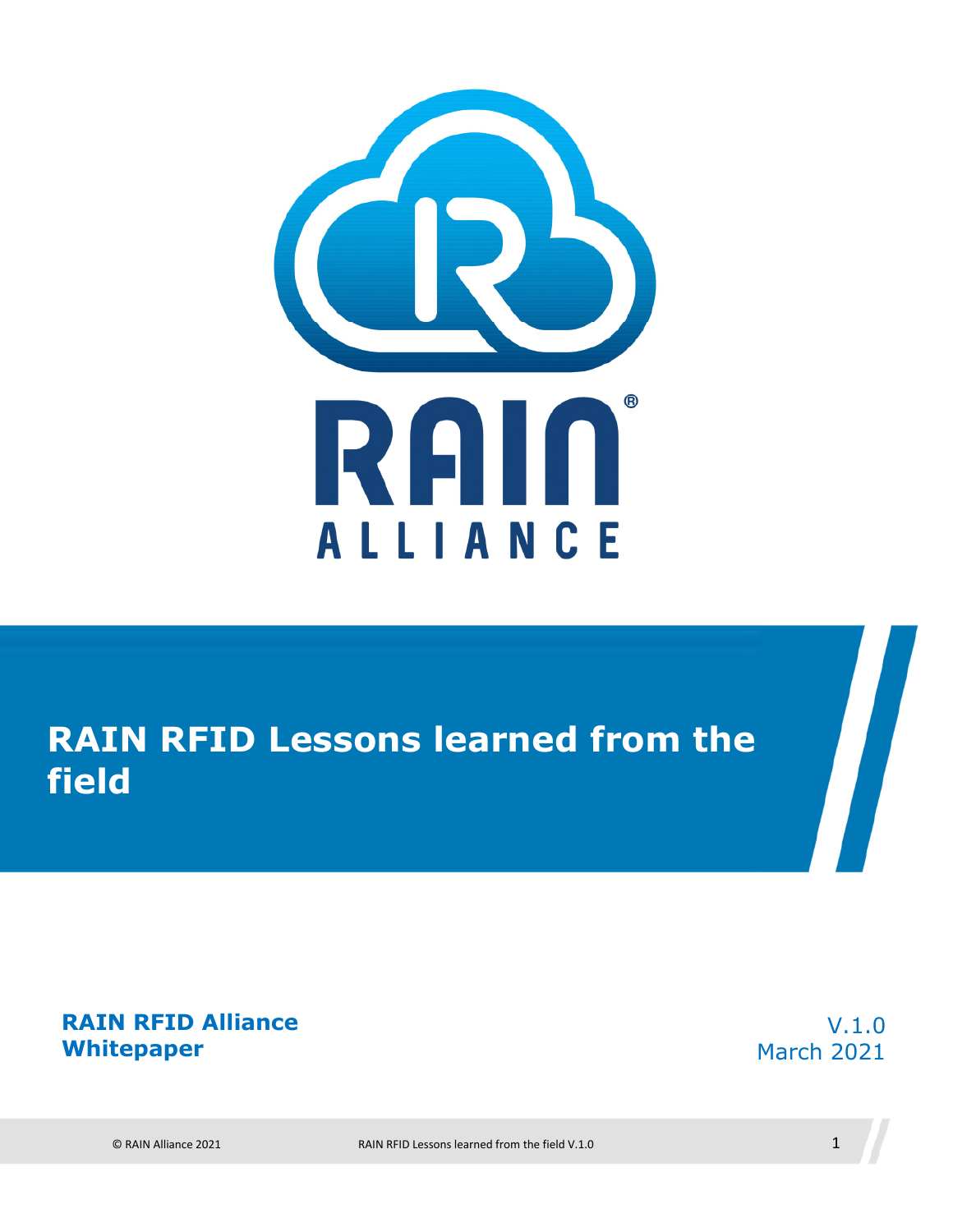#### **Table of Contents**

| 1              |      |                                                                                                                                                                              |
|----------------|------|------------------------------------------------------------------------------------------------------------------------------------------------------------------------------|
| $\overline{2}$ |      |                                                                                                                                                                              |
|                | 2.1  | Handling tags - Avoid skin contact with RAIN tags while they communicate with a reader 4                                                                                     |
|                | 2.2  |                                                                                                                                                                              |
|                | 2.3  | Be a good neighbour to European railway communications (GSM-R)7                                                                                                              |
| 3              |      |                                                                                                                                                                              |
|                | 3.1  |                                                                                                                                                                              |
|                | 3.2  |                                                                                                                                                                              |
|                | 3.3  |                                                                                                                                                                              |
|                | 3.4  |                                                                                                                                                                              |
|                | 3.5  |                                                                                                                                                                              |
|                | 3.6  | Design the read zone to use shorter read ranges well within the limits of the tag and reader<br>9                                                                            |
|                | 3.7  |                                                                                                                                                                              |
|                | 3.8  |                                                                                                                                                                              |
|                | 3.9  |                                                                                                                                                                              |
|                | 3.10 |                                                                                                                                                                              |
|                | 3.11 |                                                                                                                                                                              |
|                | 3.12 |                                                                                                                                                                              |
|                | 3.13 |                                                                                                                                                                              |
|                | 3.14 |                                                                                                                                                                              |
|                | 3.15 |                                                                                                                                                                              |
| 4              |      |                                                                                                                                                                              |
|                | 4.1  | Session Times and Flags - Session times might be longer than expected, and tags do not<br>always enter a read zone unpowered and/or with their Inventoried flags set to A 12 |
|                | 4.2  | Successful write - Proactively verify that a tag has been successfully written, even if the tag                                                                              |
|                | 4.3  |                                                                                                                                                                              |
|                | 4.4  | Tag readability - Multiple query commands will increase visibility of tags in the zone 13                                                                                    |
|                | 4.5  |                                                                                                                                                                              |
| 5              |      |                                                                                                                                                                              |
|                | 5.1  |                                                                                                                                                                              |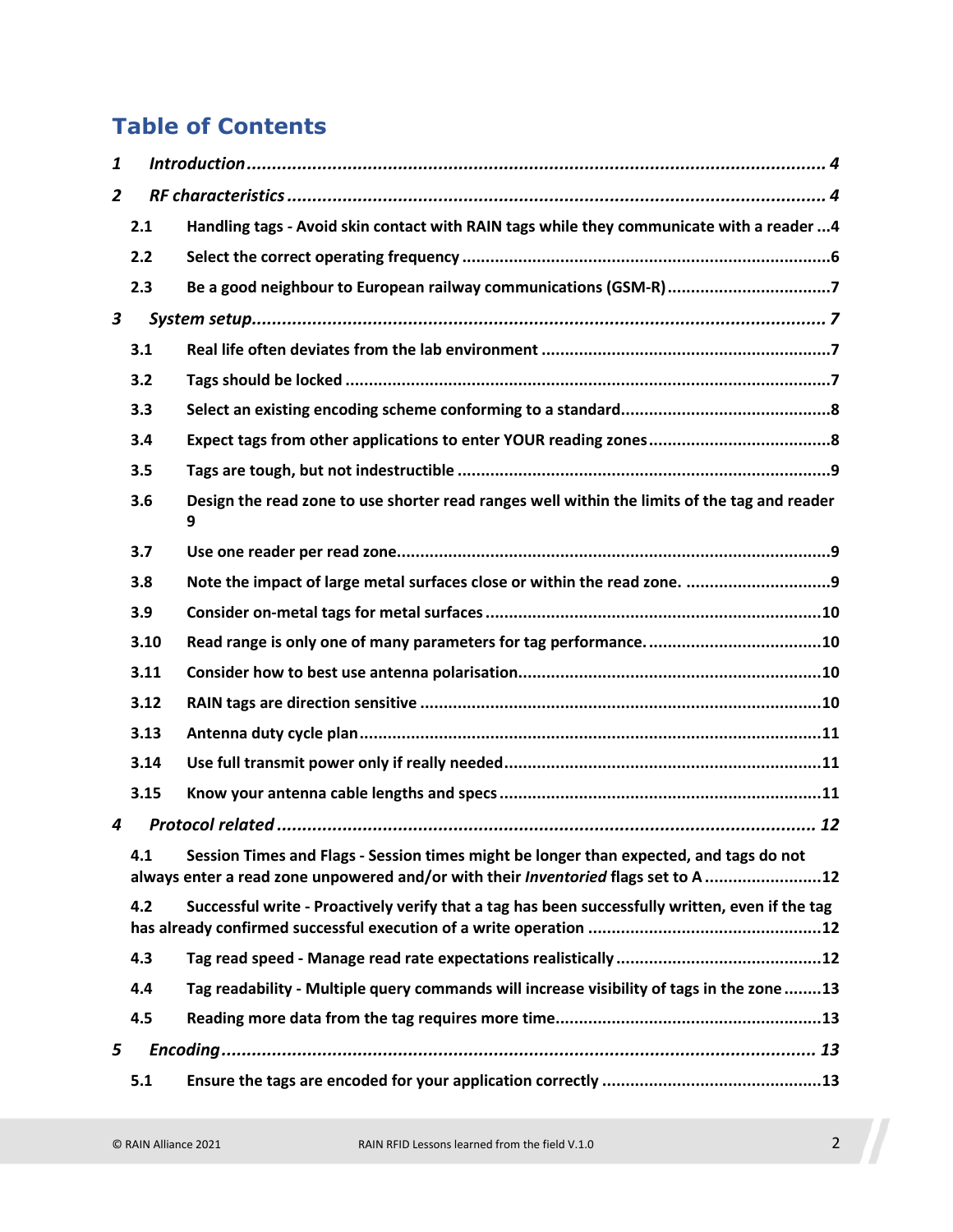|   | 5.2 | Identifiers in memory bank MB01 should be unique, unambiguous, and adhere to          |  |
|---|-----|---------------------------------------------------------------------------------------|--|
|   | 5.3 | Memory bank MB01 of supplied tags needs to be correctly encoded in the context of the |  |
|   | 5.4 | Consider the potential presence of "foreign" tags in the read zone 14                 |  |
| 6 |     |                                                                                       |  |
| 7 |     |                                                                                       |  |
|   |     |                                                                                       |  |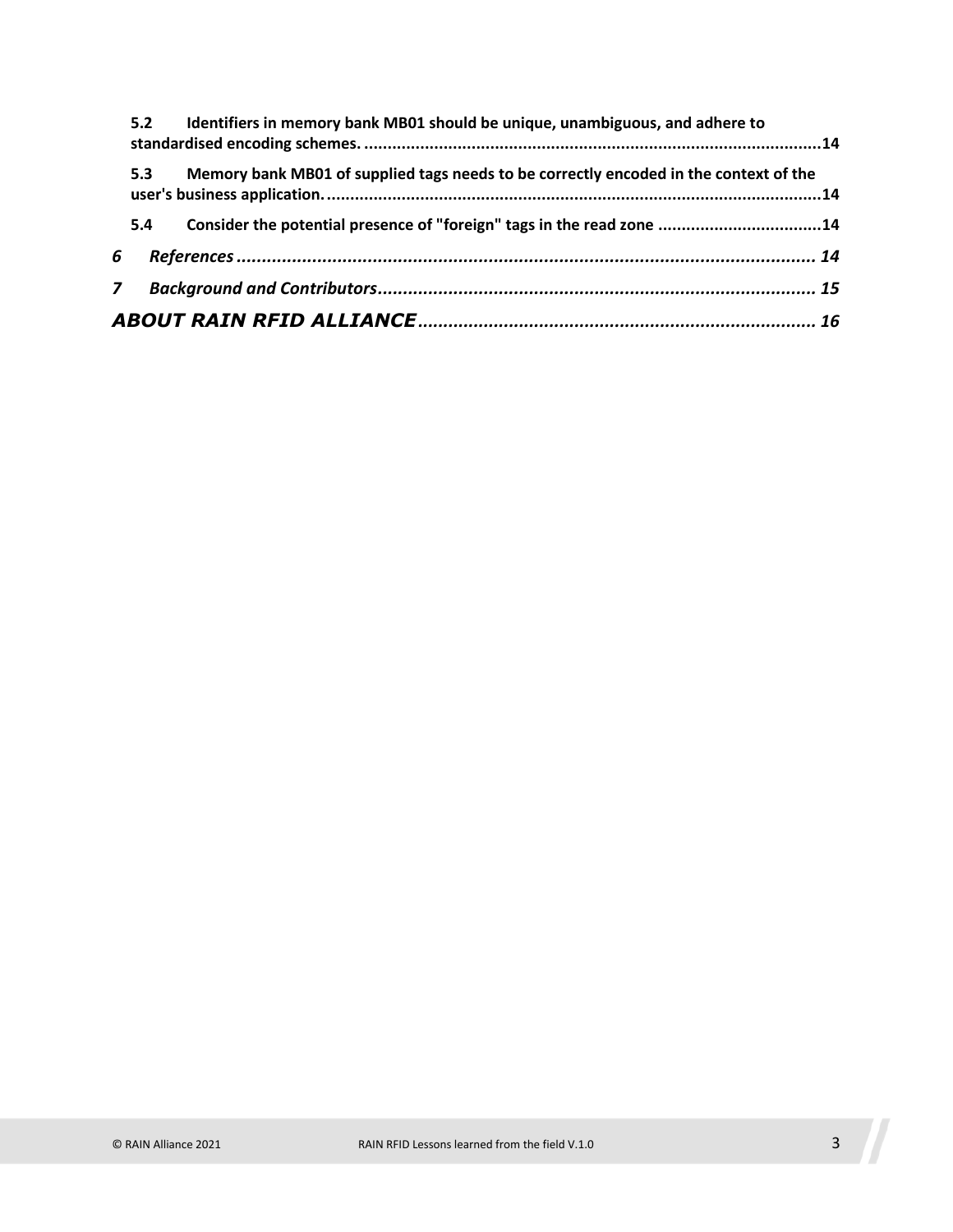## <span id="page-3-0"></span>1 Introduction

A RAIN RFID system consists of items, tags, readers, software, and a network. Deployments have many parts and players with increasing complexity as the size and scope grows. The good news is that the technology, standards, and business eco-system have all evolved to such a level of maturity that successful deployments are routine around the world. We can learn from these successful deployments.

RAIN RFID *Lessons learned from the field* addresses system considerations that should be reviewed when designing, deploying, and using RAIN RFID systems.



#### **Figure 1: RAIN RFID System Overview**

The following sections address avoidable pitfalls when deploying RAIN RFID technology, reducing the complexity and risks of deployment and operation. The target audience includes implementers of RAIN RFID technology, such as system integrators and advanced users.

## <span id="page-3-1"></span>2 RF characteristics

### <span id="page-3-2"></span>2.1 Handling tags - Avoid skin contact with RAIN tags while they communicate with a reader

Do not touch RAIN tags while they are interacting with a reader. Many RAIN tags can become detuned by the presence of water and humidity. For this reason, the high water content of the human body will negatively impact the operation (tuning) of a RAIN tag. If a tag must be held by human hands during operation, a fingertip pinch grip at the centre of the antenna will have the smallest detuning effect.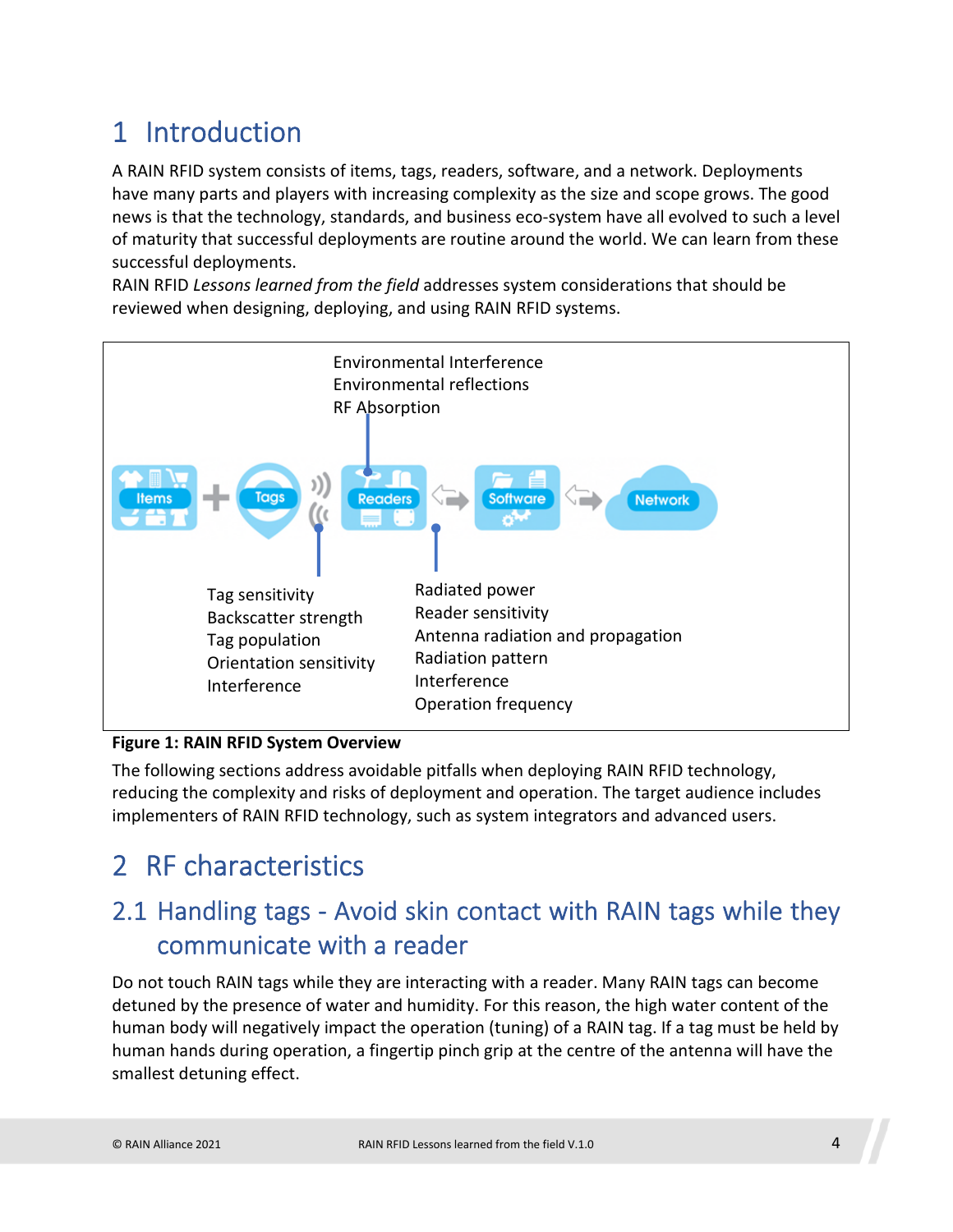By contrast, touching the tag on its shorter side (i.e., at the edge of the dipole) is likely to cause significant detuning:





As a workaround when testing systems, (dry) wooden chopsticks or cloth pegs are an ideal, lowmoisture substitute for fingertips, with contact preferably in the middle of the tag's symmetric side, which is in most cases the longer side.

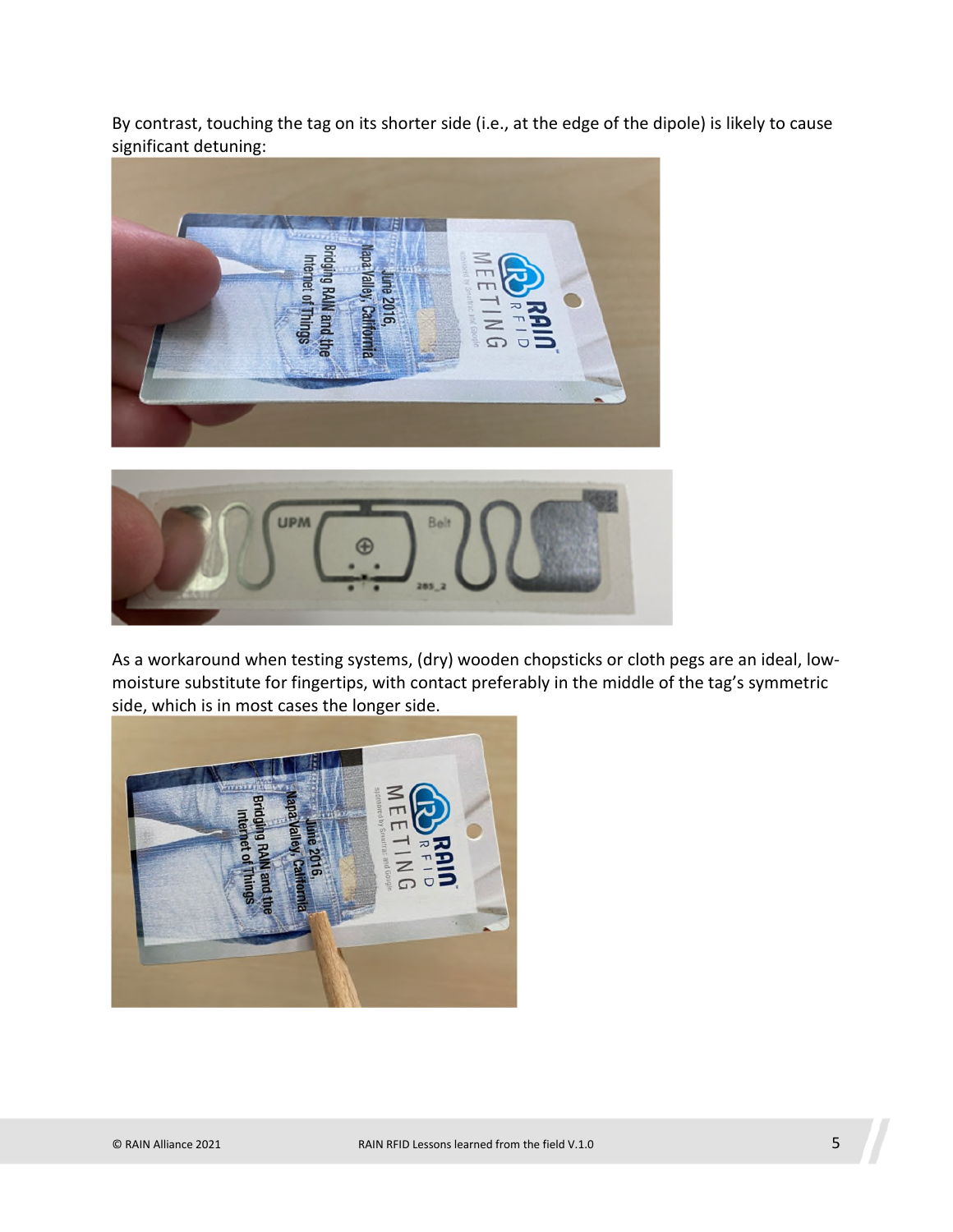

Do not assume that UHF radio waves travel equally through all materials. Signals can be detuned when traveling through objects with water, metallic or high carbon content. BEST PRACTISE:

- $\Rightarrow$  Ensure that systems are designed to cater for tag read operations and a deployment's sitespecific environment.
- $\Rightarrow$  Anticipate how humans will interact with tags intentionally as well as unintentionally and develop workflows to minimise direct tag-to-person contact, as well as the presence of people in the interrogation zone (read zone), as much as possible.
- $\Rightarrow$  Ensure that the design solution considers the likelihood of interference from human tissue in the interrogation zone (read zone).

### <span id="page-5-0"></span>2.2 Select the correct operating frequency

RAIN RFID readers **must** be configured to use the appropriate, approved frequency for the relevant country/region of operation, within a **locally regulated and enforced** subset of the 860 – 930 MHz (UHF) band. Operating a reader in the locally approved spectrum band is a legal obligation. Therefore, it is essential to specify the appropriate infrastructure for the intended geographic region and application.

Note that parts of the UHF band are also used by mobile phone service providers. Their systems automatically detect [location of] interference. A visit from their radio interference inspectors is, at a minimum, embarrassing, and may result in legal actions.

Furthermore, using unintended frequencies that are outside a tag's design may reduce its performance and read range, and may interfere with other systems.

Also, be aware that some readers allow user reconfiguration of RF parameters. Any change to these settings could negatively impact compliance with locally applicable radio regulations, as well as system performance.

- $\Rightarrow$  Ensure that the reader's RF parameters comply with local regulations prior to operation.
- $\Rightarrow$  Only purchase and deploy readers that are approved by their manufacturer for the deployment's intended region.
- $\Rightarrow$  Verify that tags have the required performance in the operating frequency band(s) of your readers.
- $\Rightarrow$  Remember that tags may also move between different regions, where different regulations apply<sup>1</sup>[,](#page-5-1) with optimised performance required across the 860-930 MHz band.

<span id="page-5-1"></span><sup>&</sup>lt;sup>1</sup> Informal overview of UHF RFID frequencies globally: An informal overview is available under [6].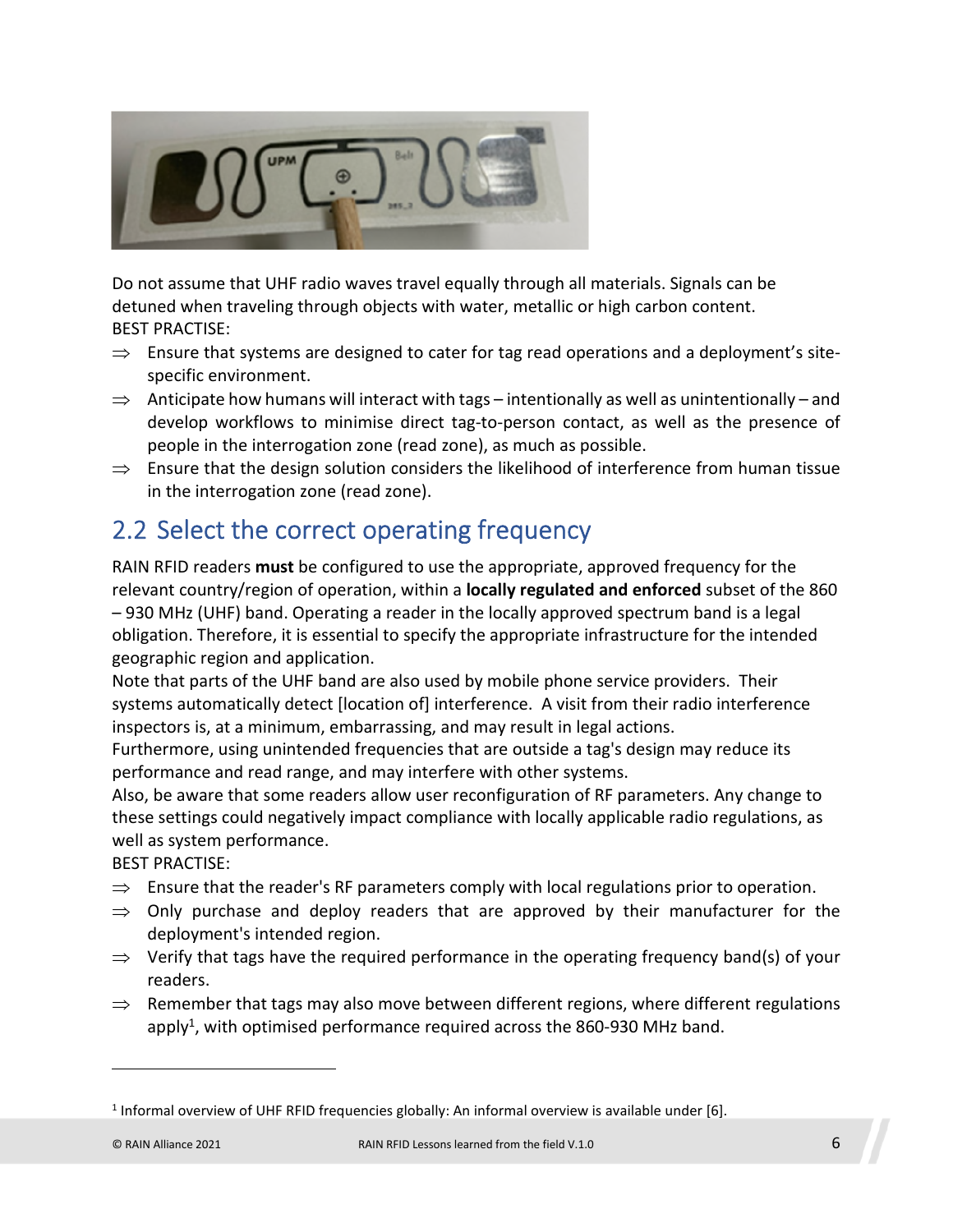## <span id="page-6-0"></span>2.3 Be a good neighbour to European railway communications (GSM-R)

In Europe, fixed outdoor installations with antennas pointing towards railway tracks should, as a rule of thumb, maintain a minimum distance of 45 m from the closest track. This is to minimize risk of interference with the rail network's GSM-R.



BEST PRACTISE:

 $\Rightarrow$  If an outdoor system must be installed closer than 45 m from the railway track and GSM-R is used in that country [\[1\],](#page-13-4) then the relevant railway organization should be consulted prior to deployment, to avoid unpleasant surprises.

## <span id="page-6-1"></span>3 System setup

### <span id="page-6-2"></span>3.1 Real life often deviates from the lab environment

Do not assume that results obtained from systems testing in a lab or test environment will be replicated when implemented in the field. While lab results can act as a guide, it is essential that all components are tested as a holistic solution in the intended environment to ensure a successful implementation.

BEST PRACTISE:

- $\Rightarrow$  Regard lab results as best-case scenarios, rather than predictive of performance in the field.
- $\Rightarrow$  Verify system performance in the actual implementation, on-site. In the absence of this, reference applications can serve as a rough rule of thumb, with the caveat that some implementation-specific variables (i.e., the environment, the process, etc.) might be overlooked and only become apparent on-site.

#### <span id="page-6-3"></span>3.2 Tags should be locked

Do not leave tags unlocked in the deployed application. Leaving tags unlocked after encoding allows them to be rewritten, removing the original data. In the most basic of cases, this would mean a tag will either no longer be recognised in the system or be recognised as an entirely different item. Wider potential implications include miscounted inventory, mis-shipments, and manufacturing process errors.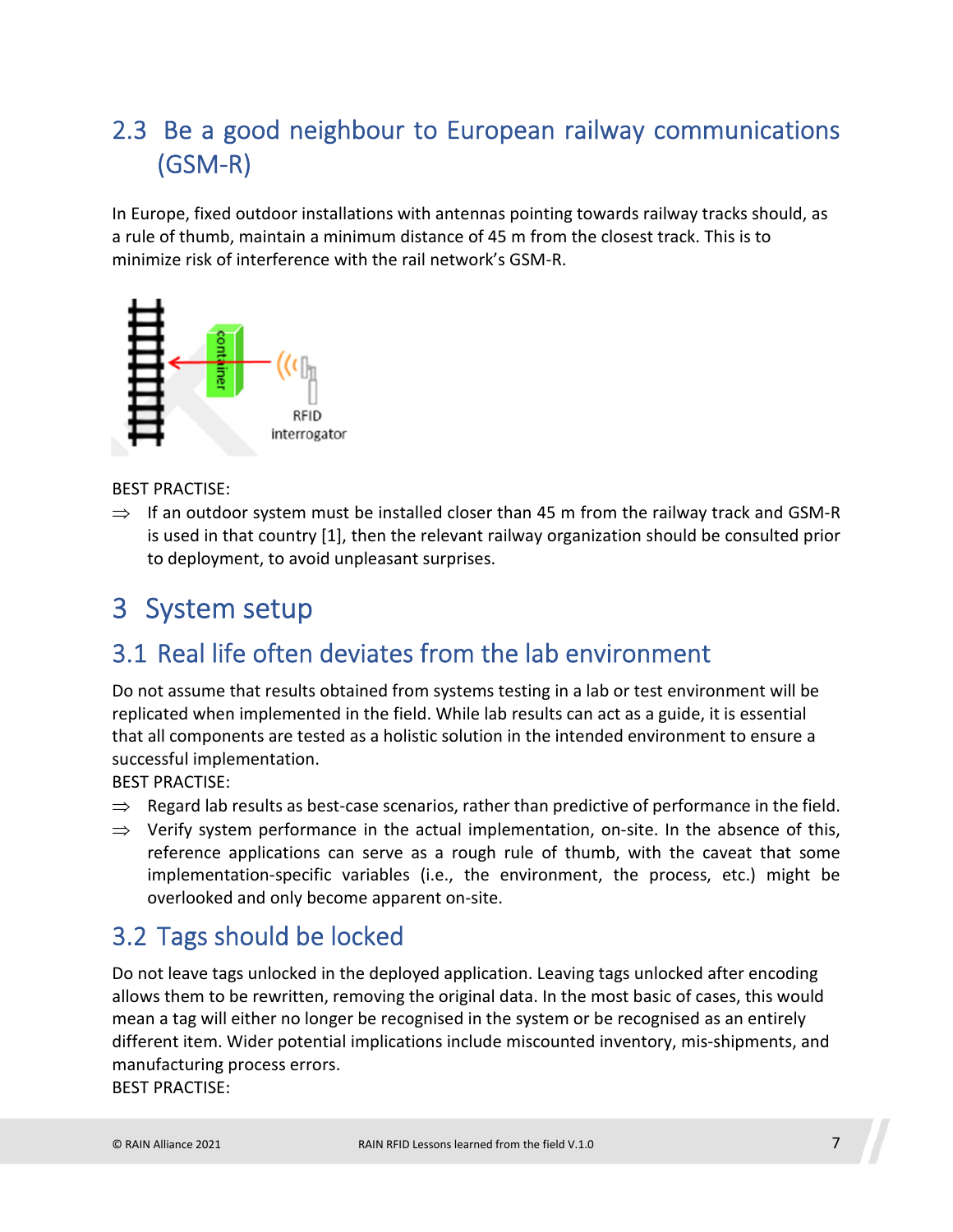$\Rightarrow$  Ensure that tags are locked after encoding, using either a password protected reversible lock or permalock.

### <span id="page-7-0"></span>3.3 Select an existing encoding scheme conforming to a standard

Do not use proprietary data in MB01; this is the memory bank intended to hold the GS1 EPC (Electronic Product Code) or the ISO UII (Unique Item Identifier).

Note:

- MB01 is the first, and often the only, data read from the tag.
- MB01 contains other important information used in data interpretation and tag communication and may also be used for additional information about the tag and the tagged object.

Using proprietary, non-standardized encoding formats increases the risk of identifiers not being unique or recognisable, resulting in systems being flooded with unnecessary traffic, or confusing systems with unrecognised identifiers; this phenomenon is also known as "*acid RAIN*".

NOTE: A tag can contain GS1 or ISO data, indicated by the "Toggle" (or "T") bit 17h of MB01, within the PC bits.

BEST PRACTISE:

- $\Rightarrow$  Please read the RAIN Technical note: Item Numbering and Information<sup>[2](#page-7-2)</sup>.
- $\Rightarrow$  Only use GS1 (EPC) or ISO (UII) standard data structures; for details, see GS1's EPC Tag Data Standard (TDS)<sup>[3](#page-7-3)</sup> and the ISO Data Constructs Register<sup>[4](#page-7-4)</sup>, respectively.

#### <span id="page-7-1"></span>3.4 Expect tags from other applications to enter YOUR reading zones

RAIN tags are widely spread throughout many diverse applications, with billions of tags deployed over the entire globe. For this reason, systems should be designed to read only those tags that are expected to be identified by the application.

- $\Rightarrow$  Follow the recommendations of section [3.3](#page-7-0).
- $\Rightarrow$  Use readers which allow for tag filtering. Readers which support the RAIN Reader Communications Interface (RAIN RCI) or GS1 LLRP are recommended.
- $\Rightarrow$  With a low-level reader, the *Select* command should be used to exclude "foreign" tags (i.e., not relevant to the application) wherever possible.

<span id="page-7-3"></span><span id="page-7-2"></span><sup>&</sup>lt;sup>2</sup> See rainrfid.org/resource-type/documents/ for RAIN publications

<span id="page-7-4"></span><sup>&</sup>lt;sup>3</sup> See <u>[5]</u>

<sup>4</sup> www.aimglobal.org/registration-authority.html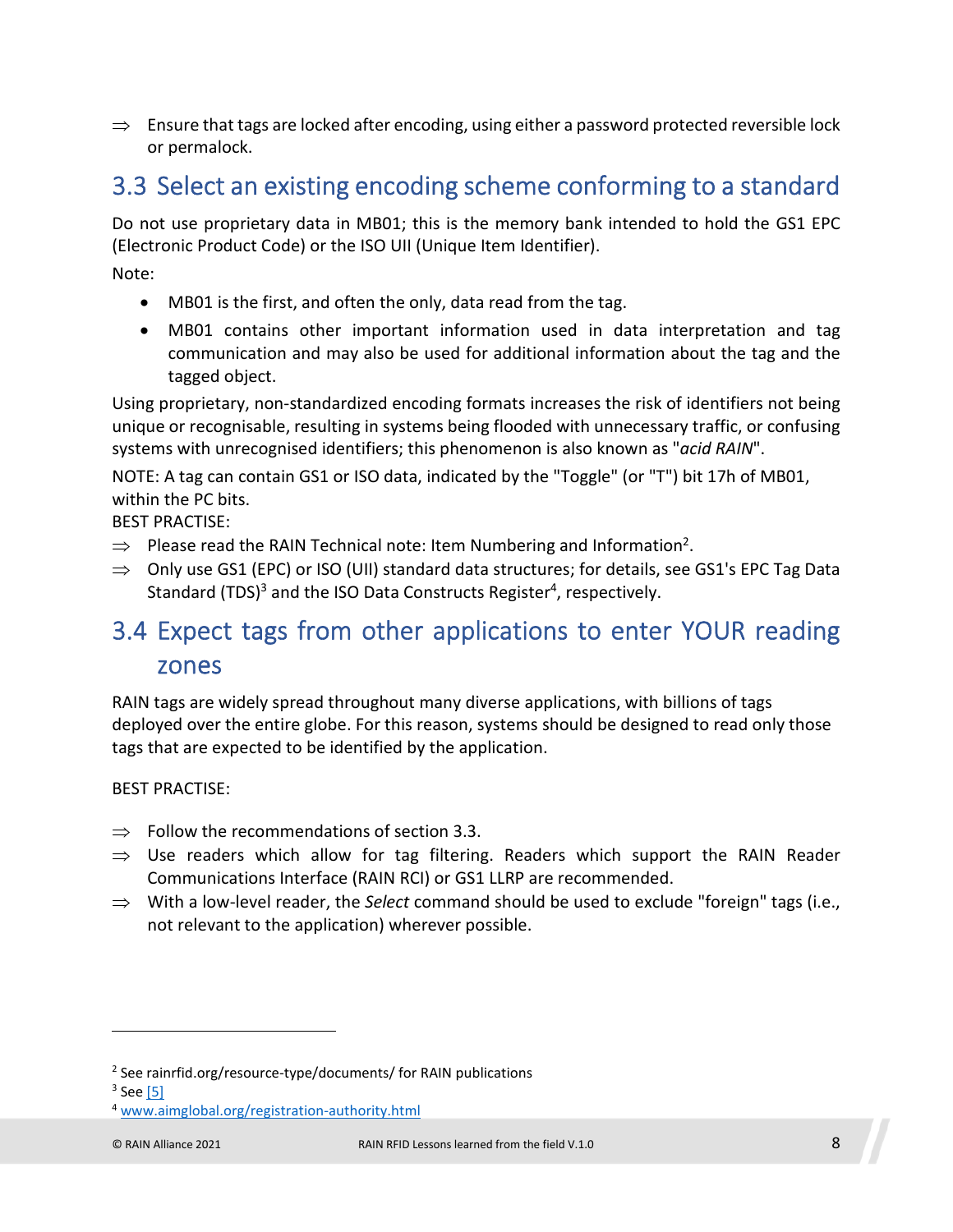## <span id="page-8-0"></span>3.5 Tags are tough, but not indestructible

Antennas and chips, as well as the chip-to-antenna interconnect, are not immune from cracks or fissures resulting from mechanical force or temperature extremes; such damage can result in detuning or complete loss of the tag.

BEST PRACTISE:

 $\Rightarrow$  Choose a physical tag format appropriate (e.g., with tag encapsulation) for the application and the preceding supply chain.

## <span id="page-8-1"></span>3.6 Design the read zone to use shorter read ranges well within the limits of the tag and reader

Attempts to maximise or "stretch" the effective read zone can backfire by introducing unanticipated interference, in turn making it difficult to read tags at the extremities of the zone. BEST PRACTISE:

 $\Rightarrow$  Reduce reader-to-tag distance as much as possible for a given application.

#### <span id="page-8-2"></span>3.7 Use one reader per read zone

A tag chip can only talk to one reader at a time; tags attempting to communicate with multiple readers simultaneously may get confused (reader-to-tag interference), negatively impacting performance. Note that a reader may have more than one antenna, though only one antenna will be active at a given time. Do not use antennas from different readers within the same read zone.

BEST PRACTISE:

- $\Rightarrow$  Design read zones to use one reader, possibly with many antennas.
- $\Rightarrow$  Design multiple read zones and keep their distance.
- $\Rightarrow$  Ensure that a tag is closest to the reader with which it needs to communicate in the context of a given business process step at that point in time, even if the other readers are part of the same application. This will make it easier for the tag to understand the intended reader.

## <span id="page-8-3"></span>3.8 Note the impact of large metal surfaces close or within the read zone.

Large metal surfaces strongly reflect signals, causing signal multi-paths. This can result in localised areas of signal cancellation in the expected read zone. Multi-path signals can also unintentionally extend the read zone to unexpected areas.

Tagging of metal objects, such as a vehicle or shipping container, requires careful consideration. On-metal tags are designed to work on conducting layers like metal (and even carbon) sheets and wire mesh. However, pointing a reader antenna face-on at an on-metal tag will result a high-power signal reflection, especially at close range, which will blind/swamp the reader, possibly preventing the reader from detecting the tag.

- $\Rightarrow$  Evaluate the application setup, removing or displacing large metal surfaces if possible.
- $\Rightarrow$  Try to avoid metal surfaces perpendicular to the main beam lobe of reader and tag antennas.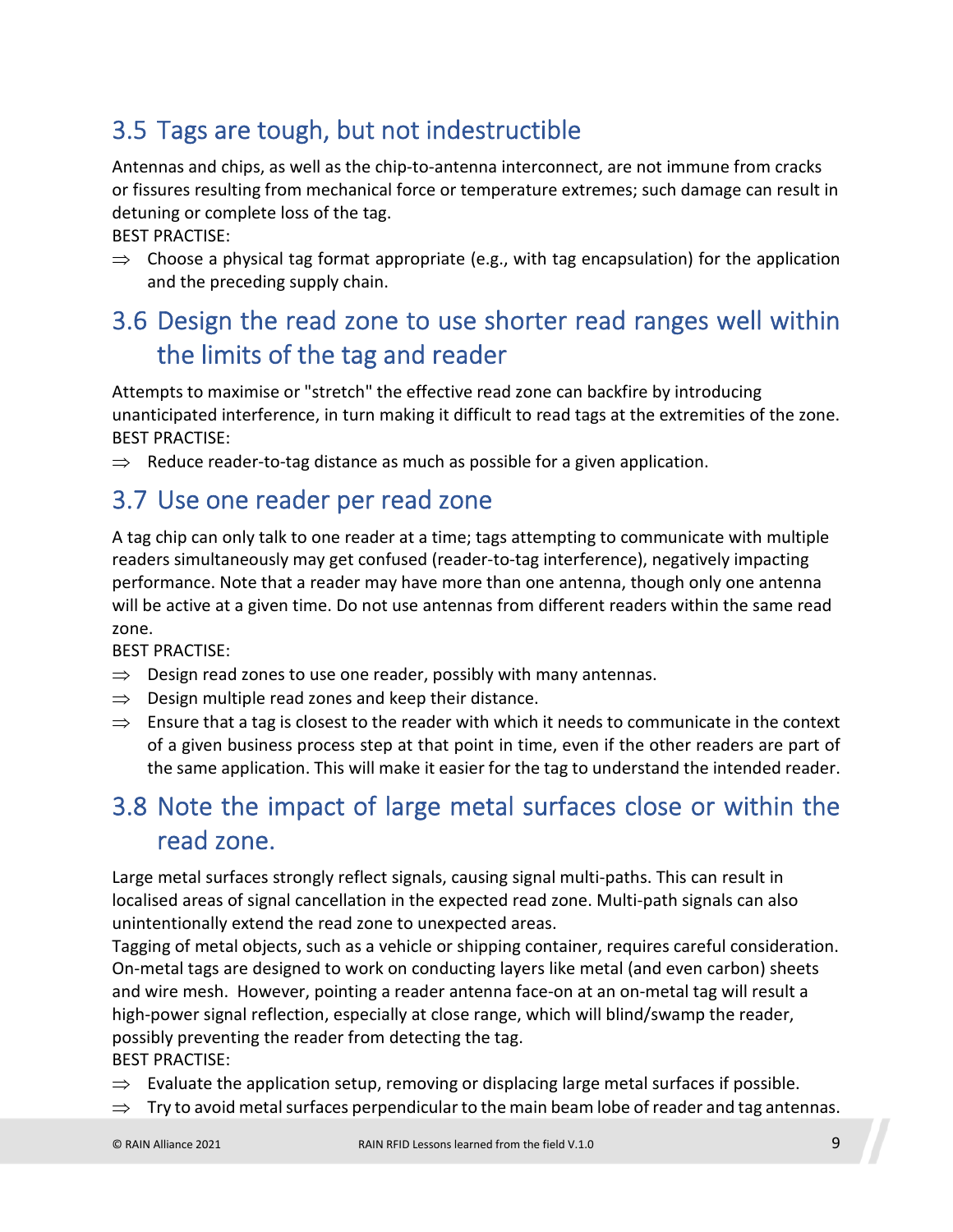$\Rightarrow$  Carefully consider the antenna angles when tagged objects have large metal surfaces.

## <span id="page-9-0"></span>3.9 Consider on-metal tags for metal surfaces

While large metal surfaces strongly reflect signals, causing signal multi-paths, a variety of specialised RFID tags are designed for a metal surface.

It is important to note that on-metal tags are directional in nature, typically perpendicular away from the metal surface.

BEST PRACTISE:

- $\Rightarrow$  Select on-metal tags for application/mounting directly on a metal surface.
- $\Rightarrow$  Avoid on-metal tags for non-metallic surfaces, as the anticipated metal is an important factor of optimal tag tuning.

#### <span id="page-9-1"></span>3.10 Read range is only one of many parameters for tag performance.

Typically, a long read range necessitates a narrow radiation aperture. Narrow apertures often result in suboptimal orientation of reader and tags with respect to each other's beam, increasing the likelihood of a misread.

On the other hand, a narrow reader antenna beam may be beneficial by reducing interference. BEST PRACTISE:

 $\Rightarrow$  A wide tag radiation aperture with a reduced read range is often better than an increased read range with a narrow aperture.

#### <span id="page-9-2"></span>3.11 Consider how to best use antenna polarisation

Signal polarisation has similarities to polarised sunglasses: effective at eliminating glare, but sometimes with the unintended side effect of blocking out LCD displays (which are also polarised). When two polarized lenses are aligned along the same principal axis, no light passes through when one of the lenses is rotated 90° along its vertical axis.

Light and RFID signals behave similarly in this regard. In RF, where "glare" manifests itself as unwanted reflected signal, antenna polarisation may improve read performance. Long, thin tags are typically polarised in the direction of the longest edge. Reader antennas may appear square but are polarised.

BEST PRACTISE:

- $\Rightarrow$  For applications in which tag orientation is predictable as the object moves through the read zone, using linear polarised reader antennas may be beneficial in reducing RF noise and unwanted tags.
- $\Rightarrow$  For applications in which tag orientation is not predictable, a circular reader antenna is recommended.

#### <span id="page-9-3"></span>3.12 RAIN tags are direction sensitive

RAIN tags are typically dipoles, which are direction-sensitive. The field characteristics can be roughly estimated by looking at a tag. The more surface area of a dipole antenna is visible, the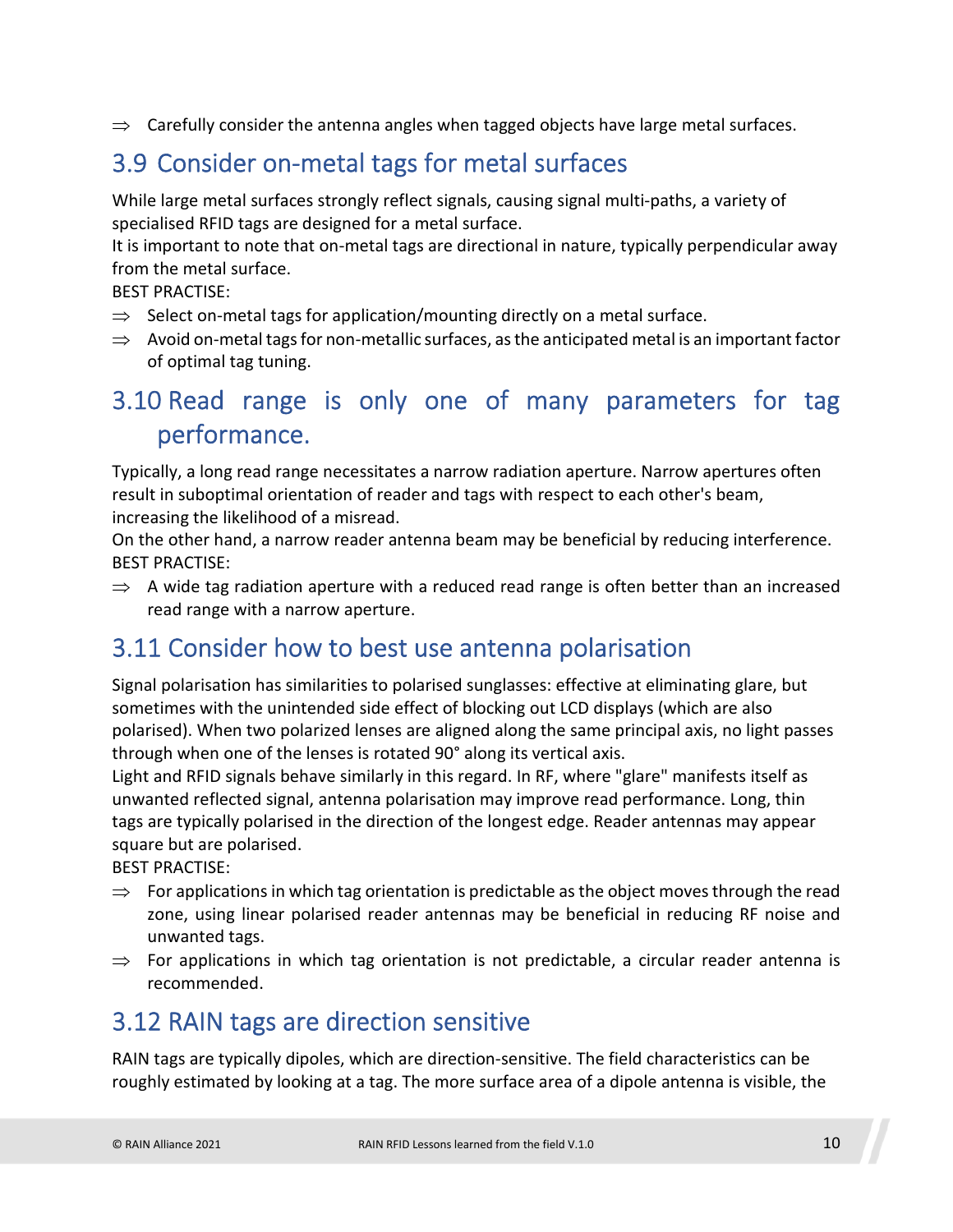more efficient it will be. When viewed from the long edge, signal reception is good. When viewed from the short edge, signal reception is weak. BEST PRACTISE:

- $\Rightarrow$  Carefully consider tag orientation in the read zone by visually assessing its orientation and angle to line-of-sight.
- $\Rightarrow$  Apply ISO/IEC 18046-3 for standardised tag performance tests.

#### <span id="page-10-0"></span>3.13 Antenna duty cycle plan

For multi-antenna read zones, the reader needs to switch between antennas; the default antenna selection might not suit the application.

BEST PRACTISE:

- $\Rightarrow$  Start with an equally distributed antenna utilisation, which would be 25% in the case of 4 antennas. Make duty cycle dependent on tag presence, provided that tags can be prevented passing other antennas during those cycles. The use time for each of the antennas should be at least 10%, unless no tags are identified.
- $\Rightarrow$  Local radio regulations sometimes provide a helpful framework for this approach. For example, FCC regulations require a channel hop after no later than 400 ms; this hop would lend itself to a simultaneous antenna switch. In contrast, in Europe a channel may be used for up to 4 seconds, which is too long to serve as an effective antenna switching interval.

### <span id="page-10-1"></span>3.14 Use full transmit power only if really needed

High power equates to increased read range. However, in some applications this results in reading unwanted tags and unwanted reflections. Furthermore, higher power might result in increased interference to other readers in the vicinity.

BEST PRACTISE:

 $\Rightarrow$  Set reader power to reliably read all tags in the read zone. Additional power is likely to degrade performance, due to reader self-jamming and increased interference between multiple readers.

#### <span id="page-10-2"></span>3.15 Know your antenna cable lengths and specs

Antenna cables are available in a wide variety of lengths and, importantly, specifications. These two factors must be considered and balanced when implementing a RAIN RFID system. All RF cables will lose power over their length between the reader output to the antenna input; this attenuation will depend on the length and structure of the cable. Typical options for cables used in RFID applications, in ascending order of loss tolerance, are the types LMR240, LMR400 and LMR600. Typically, the less attenuation from a cable, the more expensive and less flexible the cable will be.

All antenna cables may lose performance over time, especially when they are exposed to mechanical forces and the elements (e.g., extremes in temperature and humidity). BEST PRACTICE:

- $\Rightarrow$  Use good quality cable.
- $\Rightarrow$  Never step on a cable or bend it sharply.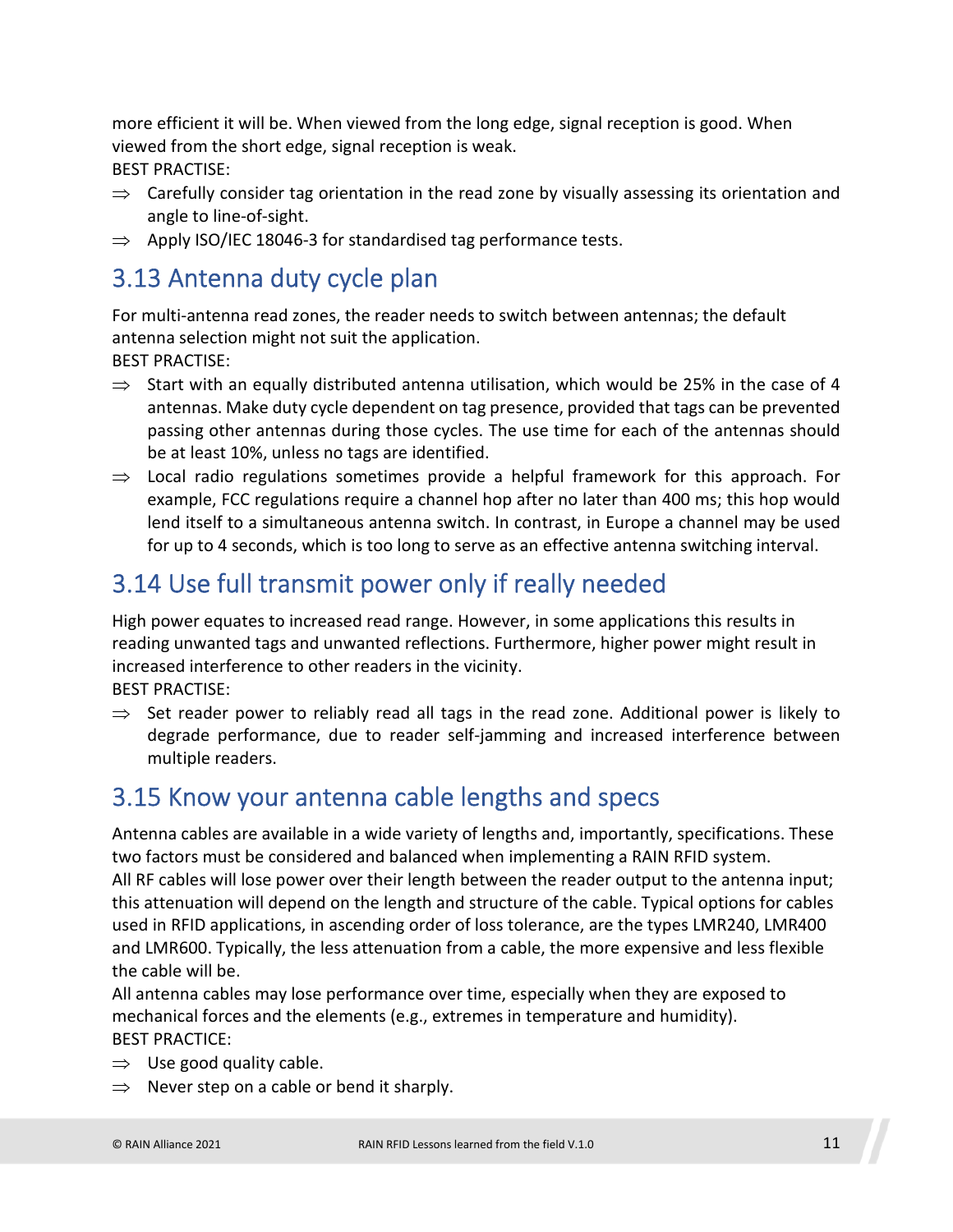- $\Rightarrow$  Install cables in a way to reduce vibrations, other mechanical forces, and exposure to the elements. Avoid sharp bends and mechanical stress on RF cables and connectors.
- $\Rightarrow$  Ensure that the chosen cable has a tolerable level of loss for the required length of cable and compensate for losses by increasing the reader output power, as far as allowed by local radio regulations.

## <span id="page-11-0"></span>4 Protocol related

## <span id="page-11-1"></span>4.1 Session Times and Flags - Session times might be longer than expected, and tags do not always enter a read zone unpowered and/or with their *Inventoried* flags set to A

<span id="page-11-5"></span>Session flags S2 and S3 have no limitation on their maximum activated time. For all temperatures, but especially for low temperatures, typical session time may be 100 to 1,000 times longer than the minimum of 2 seconds required by the RAIN RFID air interface standard<sup>[5](#page-11-4)</sup>! BEST PRACTISE:

 $\Rightarrow$  Use session flag S1, if tag persistence needs to be kept as short as possible.

## <span id="page-11-2"></span>4.2 Successful write - Proactively verify that a tag has been successfully written, even if the tag has already confirmed successful execution of a write operation

A *write* command may be interrupted at any time. Depending on the memory technology of the chip it could even mean that memory locations that have already been set are subsequently reset, or vice-versa.

BEST PRACTISE:

- A *write* (as well as *blockwrite* and *lock*) command should always be verified by a *read* (or other suitable) command.
- $\Rightarrow$  It is strongly recommended to not power down before doing this, unless it can be ensured that only the intended tag is present in the interrogation zone, or that this tag can be unambiguously selected by a *select* command.

#### <span id="page-11-3"></span>4.3 Tag read speed - Manage read rate expectations realistically

Do not expect read rates of 1,000 tags/second. It is important to understand protocol limitations and recognising hundreds of tag singulations within a few seconds is excellent performance!

For example, when Tari = 12.5  $\mu$ s, M=4, BLF = 320 kHz, then the read rate will be in the range of 200 tags/second for a 96-bit EPC.

<span id="page-11-4"></span><sup>&</sup>lt;sup>5</sup> RAIN Air interface standard means [2] and [3]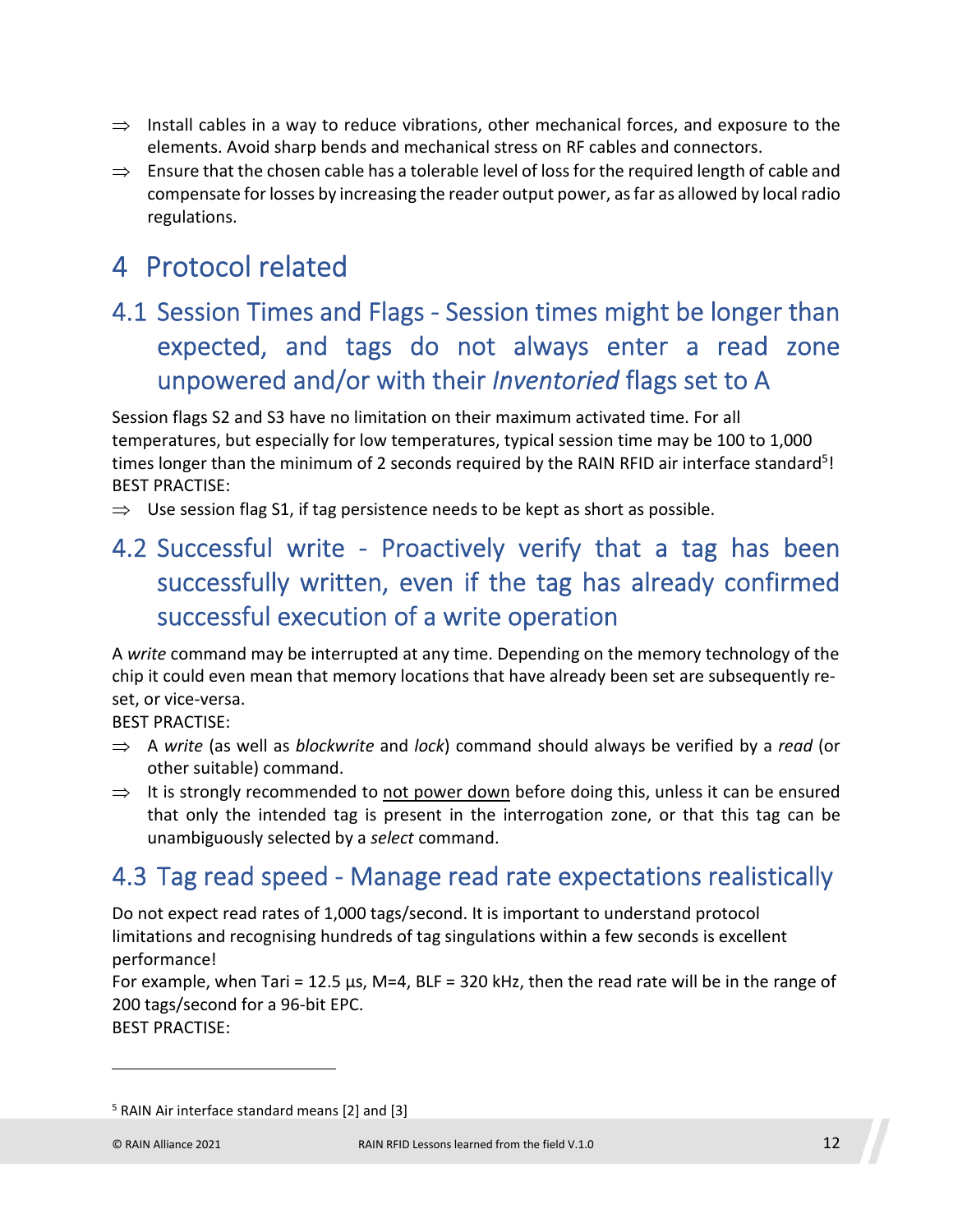$\Rightarrow$  Reconsider your requirements if the speed demand exceeds 200 tags/second, or when large amounts of data need to be read.

NOTE: While speed improving custom commands reading EPC+TID in shorter time are available, please note that these are IC-vendor-proprietary and not standardized.

## <span id="page-12-0"></span>4.4 Tag readability - Multiple query commands will increase visibility of tags in the zone

According to the protocol a single Query command would allow all the tags to be read; however, real-world RF environment does not support this reliably. Do not assume that all tags in the zone will respond to a lone query command.

BEST PRACTISE:

 $\Rightarrow$  Use multiple loops of Query commands to read all tags during an inventory round.

#### <span id="page-12-1"></span>4.5 Reading more data from the tag requires more time

When a tag is detected, it delivers the data from MB01, which should contain at least the EPC/UII. All other data to and from the tag is transferred with separate commands. Tag security will require extra communications.

To move additional data between reader and tags requires additional time and energy. This necessarily reduces tag throughput and may also reduce read range. Do not expect to read (or write) all data 100% of the time, especially for moving tags, or when additional memory access is required.

BEST PRACTISE:

- $\Rightarrow$  Reduce the amount of data that is actually read during collision arbitration (the process in detecting a tag) as far as possible. Furthermore, identifiers and other data stored in MB 01 (EPC/UII) should be as minimal as possible to make the read process as fast and robust as possible.
- $\Rightarrow$  It is prudent to plan back-end user systems (consuming tag data for workflow and business applications) so that the data on the tag is useful and unambiguous, even if only part of the data is read.

## <span id="page-12-2"></span>5 Encoding

#### <span id="page-12-3"></span>5.1 Ensure the tags are encoded for your application correctly

GS1 and ISO provide standardised encoding schemes. Proprietary encodings should be avoided wherever possible and restricted to closed loop applications. BEST PRACTISE:

- $\Rightarrow$  Make use of established data encoding standards.
- $\Rightarrow$  Ensure that you can identify your own tags by means of standardised inventory operations (per RAIN RFID air interface<sup>[5](#page-11-5)</sup>).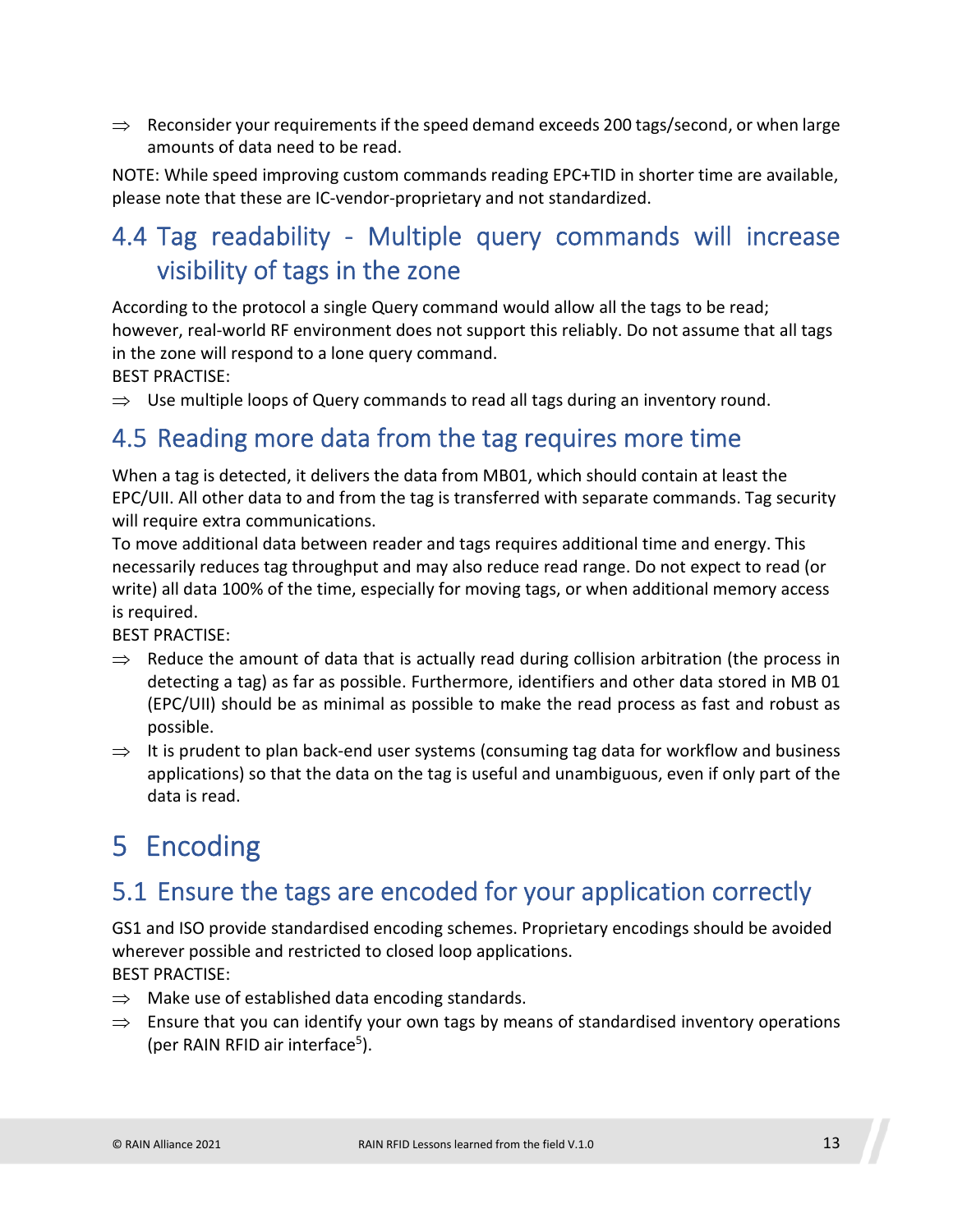## <span id="page-13-0"></span>5.2 Identifiers in memory bank MB01 should be unique, unambiguous, and adhere to standardised encoding schemes.

The tag inventory process cannot easily distinguish between tags which have the same data encoded in MB01. For example, it is not possible to accurately inventory a population of uncoded (i.e., EPC/UII is all zeros) tags.

### <span id="page-13-1"></span>5.3 Memory bank MB01 of supplied tags needs to be correctly encoded in the context of the user's business application.

MB01 of supplied tags might be unencoded or might have been encoded by the IC/inlay manufacturer for its own internal production/QA purposes. MB01 must be encoded with a unique and unambiguous identifier (per section 5.2) in the context of the user's business application, by (or for) the user, at the user's tagging site. BEST PRACTISE:

<span id="page-13-2"></span> $\Rightarrow$  Verify tag data content after encoding at the user's site

#### 5.4 Consider the potential presence of "foreign" tags in the read zone

As more RAIN tags are being used in many applications, "foreign" tags (i.e., from other applications) are increasingly likely to be present in any given read zone. BEST PRACTISE:

 $\Rightarrow$  In order to minimise the interference of "foreign" tags, make use of standardised *select* operations to ensure only tags from the intended application are included in *inventory* operations.

## <span id="page-13-3"></span>6 References

- <span id="page-13-4"></span>[1] CEPT ECC ERC Recommendation 70-03 Relating to the use of Short Range Devices (SRD)
- [2] GS1 EPC Radio-Frequency Identity Protocols Generation-2 UHF RFID Specification for RFID Air Interface Protocol for Communications at 860 MHz – 960 MHz
- [3] ISO/IEC 18000-63, Information technology -- Radio frequency identification for item management -- Part 63: Parameters for air interface communications at 860 MHz to 960 MHz Type C
- [4] RAIN RFID Relevant Standards (www. rainrfid.org/resources/)
- [5] GS1 EPC Tag Data Standard (TDS) [www.gs1.org/standards/epc-rfid/tds](http://www.gs1.org/standards/epc-rfid/tds)
- [6] Overview of UHF RFID allocations www.gs1.org/docs/epc/uhf\_regulations.pdf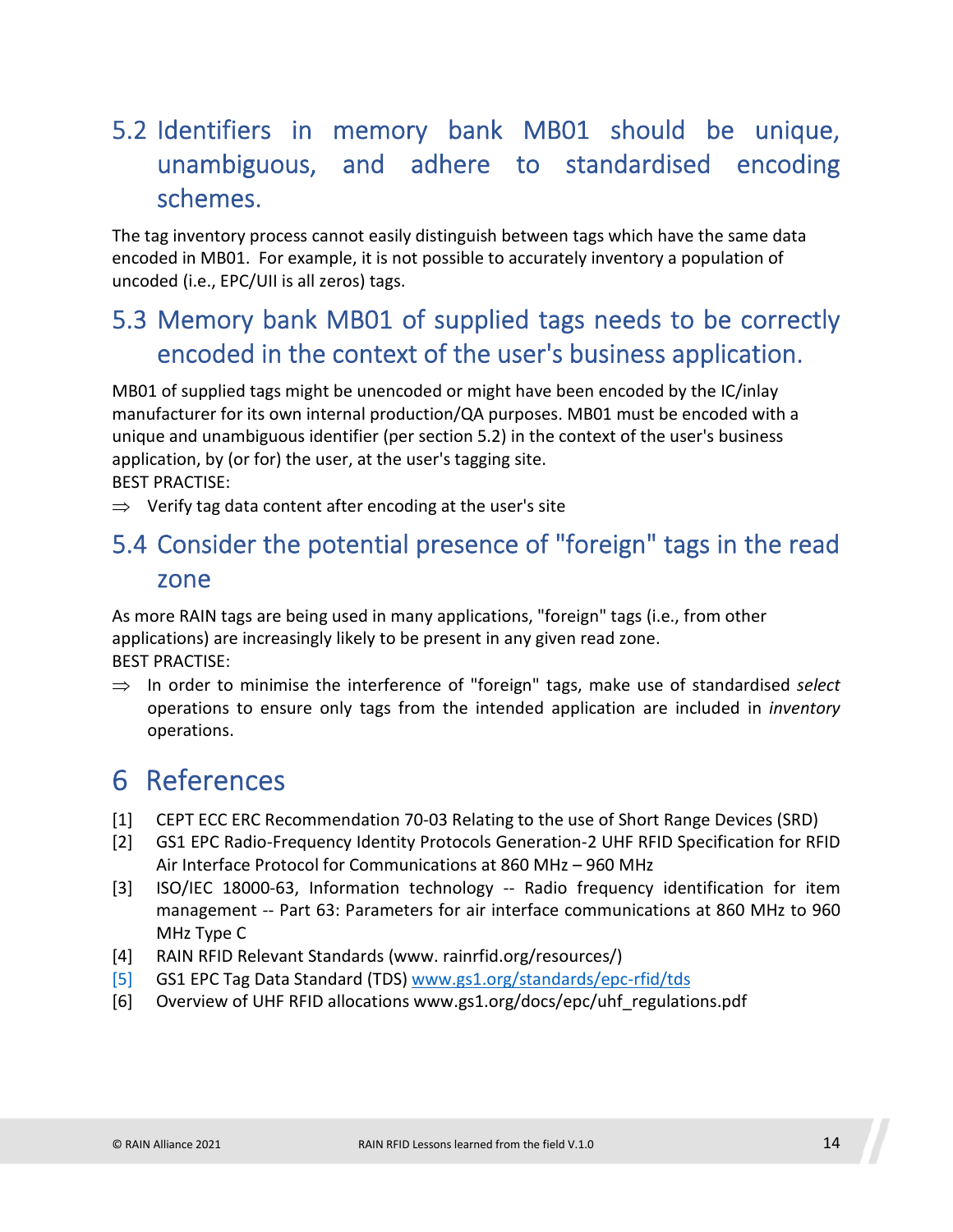## <span id="page-14-0"></span>7 Background and Contributors

This document was developed within the RAIN RFID Technical Workgroup. While frequently updated drafts were available for comment to the entire Workgroup, the following contributors played a major role in shaping the final document:

| <b>Bertus Pretorius</b> | (LicenSys)                |
|-------------------------|---------------------------|
| Jacques Hulshof         | (RAIN Alliance)           |
| Josef Preishuber-Pflügl | (CISC Semiconductor GmbH) |
| Steve Halliday          | (RAIN Alliance)           |
| Nikias Klohr            | (race   result)           |
| James Goodland          | (NXP)                     |
| Craig Alan Repec        | (GS1)                     |
| Jukka Voutilainen       | (Voyantic)                |